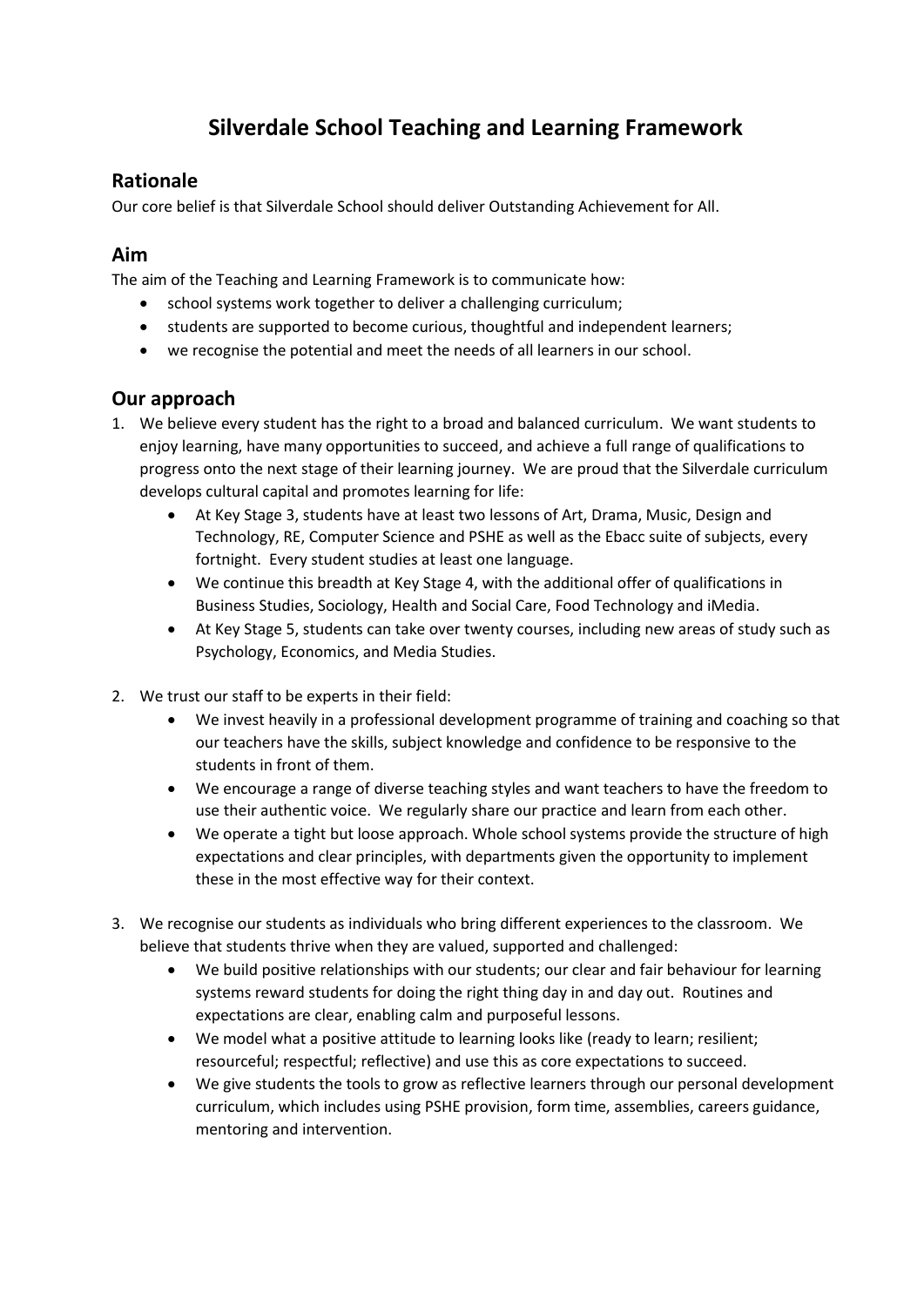## **In the classroom**

Our students can expect the following in every lesson:

- A prompt and engaging lesson start.
- Frequent checking of understanding and progress throughout the lesson.
- Challenging questioning to develop ideas and thinking skills.
- Inclusive practices to support all learners.

Across a series of lessons, students can expect:

- Activities which revisit earlier learning to cement knowledge of content.
- Regular opportunities to receive feedback and reflect on their work.
- Opportunities to develop numeracy and literacy skills.

In subjects with a written element, students can expect:

- Regular reading to develop stamina and knowledge of academic and disciplinary literacy.
- Scaffolding and modelling to develop students' extended writing and regular opportunities in lessons to practise under timed conditions.
- Oral activities to develop ideas and rehearse written expression.

In subjects with a practical element, students can expect:

- Modelling of skills and techniques
- Opportunities to experiment and investigate hypotheses
- Development of analytical and creative techniques

## **Out of the classroom**

We continue to support learning outside of the classroom through:

- Technology for Learning
- Home learning activities, including support for revision and a Homework Club in school
- Curriculum visits made accessible to all students regardless of socio-economic circumstance
- Systems to encourage Reading for pleasure

### **Student progress**

Each department has developed their own Assessment and Feedback toolkit based on the context of their subject, outlining how to develop students' knowledge, skills and understanding during lessons, after lessons and at the end of units of work.

#### **Responsive Teaching**

When planning and delivering lessons teachers use a cycle where they:

- Check students' current knowledge and skills.
- Reflect on how to scaffold the next steps.
- Respond by adapting the next lessons to meet the learning needs identified.

#### **Feedback**

In parallel with the check-reflect-respond cycle, learners receive regular feedback from teachers to enable them to reflect on their work. Each department's toolkit outlines the most appropriate methods to give feedback in that subject.